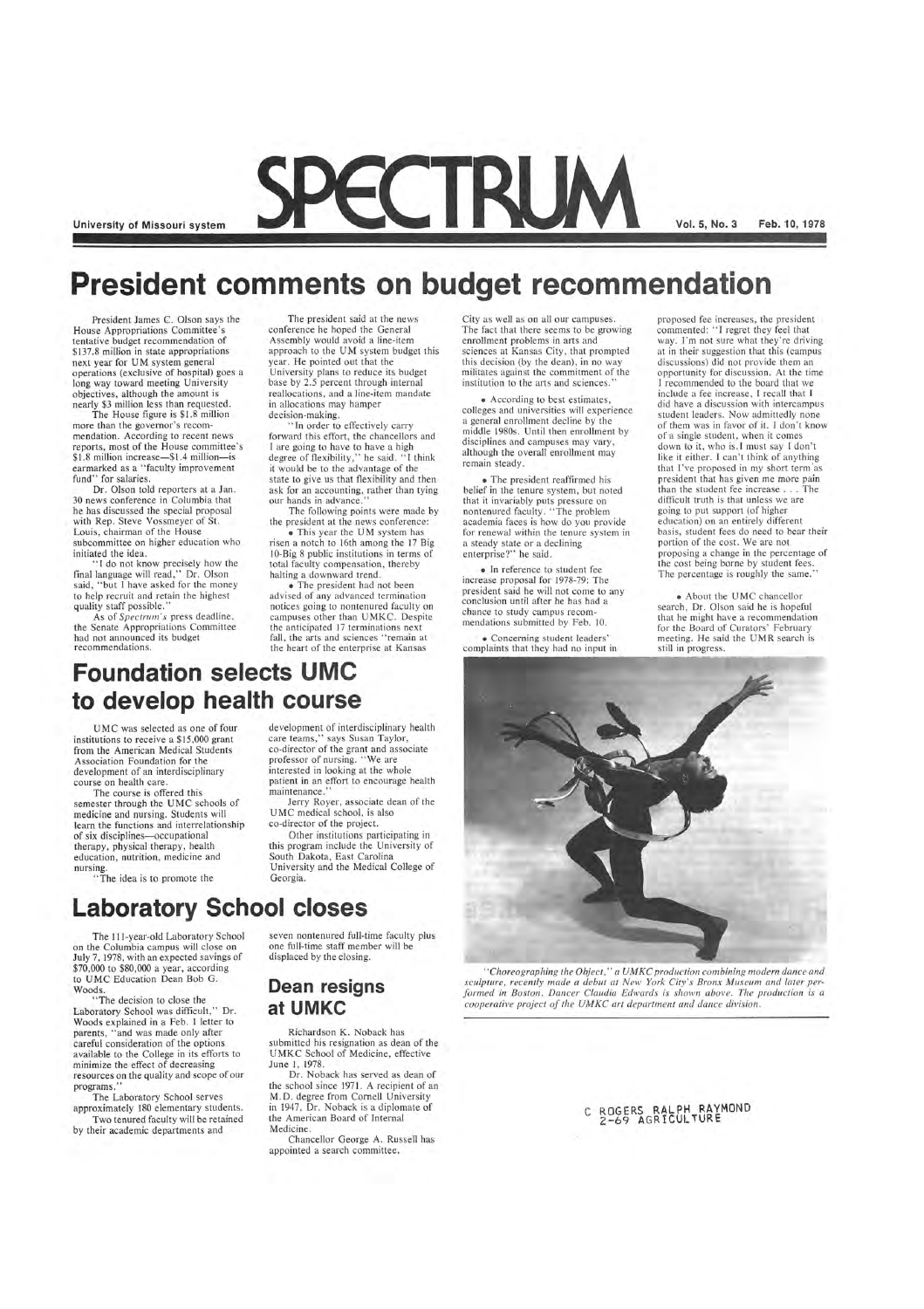### **Review of legislative bills**

Additional bills which have been introduced in the current session of the Missouri General Assembly include:

#### HOUSE BILLS

HB 939, 1350-Establishes a Committee on Administrative Rules, which can review rules and regulations made by state agencies, including the University of Missouri.

HB 1044-Encourages post graduate training in family medical practice, for both physicians and osteopaths, to provide needed medical care, especially in Missouri rural areas.

HCS 998, 1135, 1261-Allows collective bargaining for public employees, including teachers, but excluding deputy sheriffs, national guardsmen and state highway patrolmen. Contains a no-strike provision.

HB 1413-Would be known as "Missouri Hospital Cost Containment and Certificate of Need Act." Every hospital in the state would be required to submit to a commission its proposed operating and capital expenditures budget for the next fiscal year.

HB 1239-Establishes a "Missouri Historical Restoration Commission" which would review all projects pertaining to construction, demolition, remodeling or repair which are listed as historical sites or are more than 75 years old.

HB 1S1S-Requires UM Board of Curators to hold public hearings before approving budget recommendations.

#### SENATE BILLS

SB 641-Makes anyone who uses a dog or cat in scientific experiments or investigations guilty of a misdemeanor. SB 710-An "Information

Practices Act" designed to protect the right of privacy of individuals from information gathered and maintained by state agencies. Agencies required to notify Missouri Information Practices Board of any personal information systems maintained.

SB 756-Another bill pertaining to sovereign immunity, a principle which protected Missouri governmental units from being sued but was struck down last fall by the Missouri Supreme Court. (Editor's Note: A previous issue of *Spectrum* listed six other bills relating to the issue of sovereign immunity).

In addition, a special library distribution project will be supported by a \$1,000 matching grant from the Missouri Arts Council. The project, developed by *New Letters,* provides Missouri Libraries with a one-year free subscription to the magazine.

SCS 874-Authorizes Coordinating Board for Higher Education to enter into agreements with surrounding states to establish a regional college of optometry, which would be located at UMSL. States would contribute to operating costs on basis of number of students enrolled. Directs UM Board of Curators to prepare a budget request for operating and capital costs for the college.

For further information on any bills or resolutions, and their latest status in the legislative process, contact Marilyn Selovich, Office of Governmental Relations, 309 University Hall, Columbia. Telephone: 314-882-4355.

#### My Father Brought Home a Wino for Dinner

and made sure he didn't go without told us you don't get them when they're 63, you buy them ajug with the hamburger, even a T.V., feed the mongrel that hangs around

at eleven Father Mac caught him with communion wine, Higgins told that

on himself, while his one front tooth jabbed the roast a dozen times to our one chew

we thought we could see brown teeth clunk to the floor, boot tops cracked and curled over; when he left we talked affectionately about him as though he were our mutt

on those bad nights he'd call the house every 15 minutes, cussing the empties cussing my mother, cussing the six

year old who answered the phone, till we all

swore we were glad when he died one night

ripping open the mattress, trying to fly between the streetlights and the sky.

> Robert Stewart Lecturer, English UMKC

(From *Taking Leave,* Raindust Press, 1977.)

### **Endowment contributes to quarterly**

Grants totaling \$6,000 have been awarded to *New Letters,* a literary magazine published quarterly at UMKC.

The National Endowment for the Arts has awarded a \$5,000 matching grant to be used by the magazine for prizes, honorariums and special printing expenses.

Friends of the magazine interested in helping raise the matching funds should phone Robert Stewart, managing editor, at 816/276-1168.

The latest issue contains fiction by Gordon Weaver, Natalie L. M. Petesch and Willard Manus, as well as poems by Hayden Carruth, Patricia Goedicke, Frederic Matteson, E. M. Schorb, John Wehatcroft and Robert Winner, among others.

Copies, priced at \$2.50 each, may be obtained by writing to New Letters, 5346 Charlotte, Kansas City, Mo., 64110.

### **Questions, answers on new copyright law**

The new copyright law has been in effect more than a month but the controversy and confusion surrounding its interpretation continues to rage.

At the University of Missouri, most people can get answers to basic questions by calling campus business offices or libraries. For more complicated questions, a call to the University's general counsel may be in order.

In an attempt to alleviate some confusion, *Spectrum,* with the help of UM legal counsel, has compiled a list of the most commonly asked questions.

Q. Can I make copies of an article I have written and which has been published by an academic journal? What if it has been accepted but has not yet been published?

A. Once an article is accepted for publication, it becomes the property of the journal until it is published. If the journal copyrights it, ownership remains with the journal after the article appears. However, the author may obtain permission to reprint without payment of a fee in most cases if the journal receives credit for having published it originally.

Q. What are the fines or damages charged for violations of the copyright law?

A. The fines for criminal violation of the copyright law are as follows: For willful infringement and for financial gain or commercial advantage, the infringer may be fined not more than \$10,000 or imprisoned not more than one year, or both, for the offense. For

certain infringements in recordings or motion pictures, the fine is not more than \$25 ,000 or imprisonment for not more than one year, or both.

In regard to damages, there are two types-statutory and actual. The law provides for statutory damages of not less than \$250 and not more than \$10,000 and/or one year in jail. If the infringement is willful, damages may be as high as \$50,000 and/or two years imprisonment. The court may also find the infringer of the copyright liable for the copyright owner's actual damages and any profits made from the infringement. On this point, the dollar amount depends on what the damages and profits are proven to be. In a civil action, the infringer may be liable for court costs and attorney's fees.

Q. Can you obtain blanket permission from a journal or publisher for use of certain material for a certain length of time, rather than going through the request for permission procedure each time?

A. You can receive permission which covers more than one use.

Q. Can a request for permission to copy be handled over the telephone or is it best to get the permission in writing?

A. To be adequately protected under the law, written permission, signed by the copyright owner, is required. In the interest of time, you can get permission over the telephone. However, written confirmation is needed to make the agreement valid.

# **Centers for Aging Studies appoint board**

Eleven professors have been pointed to the faculty policy board of the newly funded Joint Centers for Aging Studies. The appointments were made by chancellors of UM's four campuses and the president of Lincoln University.

The board will serve in an advisory capacity to the multi-disciplinary centers' programs in research, postdoctoral fellowships and seminars.

Board members include: John Typpo, UMC professor of home economics; Walter Hunter, UMC associate professor of higher and adult education; Jerry Royer, UMC associate dean of medicine; Charles Mitchell, UMC coordinator of social work extension (vice chairperson); Bernard Lubin, UMKC professor of

psychology; Wanda Latham, UMKC professor of music therapy; Young, UMKC professor of biochemistry and dentistry;

Norman Flax, UMSL assistant professor of social work; Nicholas W. Knight, UMR associate professor of humanities (chairperson); Leo Cram, director of special projects, UMca extension; and David Murray, professor of sociology at Lincoln University.

The board recently approved 15 proposals tot \$35,000 and representing 19 fields. Recipients of the grants are listed by campus: *VMC:* Adolf Schroeder, professor of German and Slavic languages; Rex Campbell, chairperson of rural sociology; Timothy Salthouse, assistant professor of psychology; Judith Burke, assistant professor of social work; Assistant Professors Carol Panicucci and Mary Doyle and Associate Professors Stanley Ingman and Roger Hofmeister of family and community medicine; and William Krause and Kevin Ivey, associate professors of medicine.

*UMKC:* Linda Breytspraak, assistant professor of sociology;

Charles Sheridan, professor of chology; Marian Petersen and Wanda Lathom, professors of music therapy, and Ronald MacQuarrie, assistant professor of chemistry.

*VMSL:* Bruce Clark, assistant professor of behavioral studies; Charles R. Kuehl, associate professor of . management; Robert Bolla, assistant professor of biology.

*VMR:* Michael Patrick, associate professor of English.

William Barnett and Arnold Parks, professors of social sciences at Lincoln University, also had a proposal approved.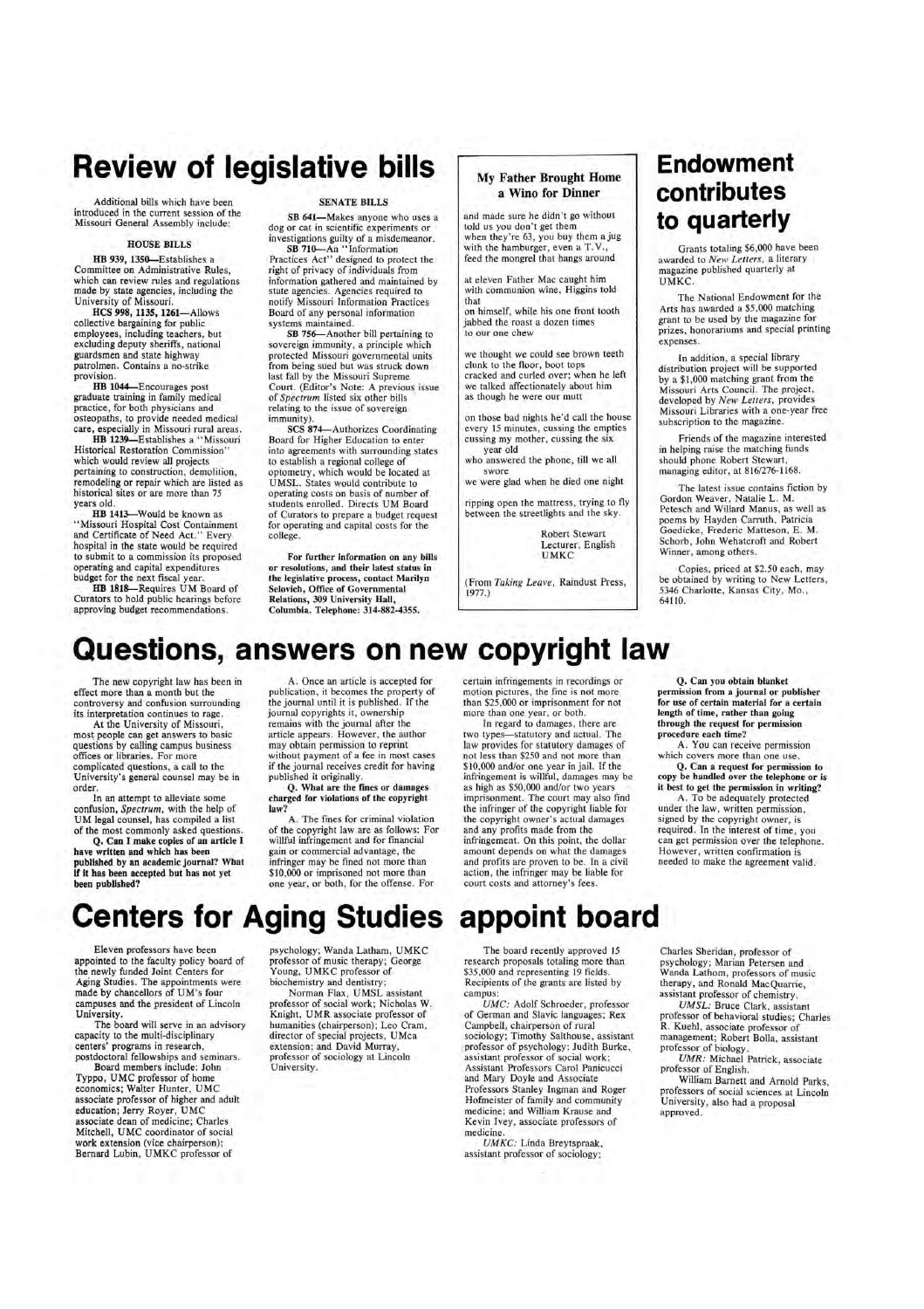# **Law, literature**  joined together **in symbiotic bliss**

#### **By H. V. Cordry**

The disparate worlds of law and literature generally appeal to minds of different casts. Rare is the young man or woman who agonizes over whether to become a lawyer or an English teacher, who stands numbly indecisive while Byron and Blackstone beckon seductively. And rarer still is the student who succumbs to the allurements of both, as did W. Nicholas Knight, head of UMR's humanities department, who earned degrees in literature at Amherst, Berkeley and Indiana, and then studied law at the University of London.

Yet law and literature are not really immiscible-the oil and water of the world of learning-as so many lawyers and literary people have led us to believe. On the surface, to be sure, they seem to have little in common, little to recommend them as partners in interdisciplinary marriage, but Dr. Knight and a handful of other scholars, pioneers in the legal-literary field, have shown, through their research writing, how fruitful such an unlikely union can be.

His scholarly productivity has been reduced somewhat as a result of his responsibilities as chairman of humanities, a position he has held since joining UMR in 1975, but he devotes much of his spare time to working on two more books-one on the history of equity in law and drama from the Greeks to 1650 and the other a study of *Julius Caesar* and Shakespeare's revenge tragedies. In 1969, while teaching in the English department at Wesleyan University, Dr. Knight was granted a sabbatical leave to do post-doctoral work at the University of London on the relationship between law and drama in the period 1350-1650, providing him

with the opportunity to delve into a subject that had absorbed his spare-time energies. So for the ensuing year, as outside scholar at the Warburg Institute, reader at the Institute of Advanced Legal Studies and researcher at the Inns of Court, he immersed himself in legal-literary studies.

Ranked as one of the most perspicacious scholars in the field, Dr. Knight has been a leader in its development. He has so far produced a number of illuminating studies on the relationship between law and drama, including a major work on Shakespeare, and he is frequently called upon by such institutions as Johns Hopkins, the University of Washington, Michigan, Ottawa and Columbia University to review dissertations and to offer advice on the construction of courses.

> Following the publication of *Shakespeare's Hidden Life,* Dr. Knight was appointed professor of legal history and dean of faculty at Wethersfield School of Law, which at that time was actually still *becoming* Wethersfield School of Law.

out the schedules. He and others did the basic financing, handled the business aspects of it—negotiating, buildings, rentals .. . things of that nature.

"My researches in Lincoln's Inn and the manuscript room *in* the British Museum," says Dr. Knight, "proved to me there was an intimate relationship between Shakespeare's plays-such as *The Merchant of Venice* and *Measure for Measure- and* the concept of equity, or fairness and mercy in the law, coming from the Inns of Court writings of precisely the same period of 1590-1610.

> "Historically," Dr. Knight says, "some of the greatest writing in English has come from lawyers or, as it turns out, from people in literature who are

"A law writer I felt to have been read by Shakespeare was a William Lambarde. I knew a copy of his book was at the Folger Shakespeare Library in Washington, so I didn't spend time on him in London.

"In the spring of 1971 I went to the Folger and found that the book was not only there but contained a signature thought to be, possibly, that of Shakespeare. I then proceeded to authenticate it and bring its significance into Shakespeare's biography and in relationship to the law in his plays in my book *Shakespeare 's Hidden Life: Shakespeare at the Law 1585-1595,*  which was published in 1973. It turns out that Lambarde and Shakespeare had many contact points in Chancery, Office of Alienations, Paris Garden Theater and Lincoln's Inn during the time Shakespeare was either in litigation or having his writings presented. Shakespeare was keeping up with erudite legal matters of his day. This, of course, undercuts the assumption that Shakespeare didn't know his law and hence supports Shakespeare as the author of the plays instead of having to propose a legally trained scholar such as Bacon or a university man such as Marlowe, which is often done by lawyers themselves."

" The whole thing was put together from scratch," he recalls, smiling at the thought of it, "even hiring the entire faculty and buying the campus. There was a dean, a lawyer, who handled it all, but he needed someone who would preside over the academic side, so I became dean of faculty. I planned the curriculum, hired the staff and worked



W. *Nicholas Knight, chairman of the humanities department at UMR* 

Rising interest in the field of law and literature is in part attributable to the concern among many law professors that law schools have tended to concentrate too heavily on trial practice, on "nuts and bolts," while paying relatively little attention to the community and to the cultural interconnection of things. According to Dr. Knight, this imbalance has resulted in stunted development. The legal profession has not achieved its full potential. It is not so involved as it might be, and it lacks self-awareness of its history and of its effect upon society.

But heightened consciousness and

the growth of a more humanistic outlook among lawyers is only one side of the coin .

writing about the law. What has happened is that people who deal only with English literature do not know, for example, what Shakespeare is doing technically in *The Merchant of Venice* or in *The Comedy of Errors* or what Melville is doing in *Billy Budd.*  Lawyers often do not know their literary history or criticism well enough, but they recognize a lot of legal references in Shakespeare, for example, and so they try to make Shakespeare Sir Francis Bacon or some lawyer.

"So there is a need for people trained or professionally aware of both sides, people who know literature and who also know law. They then can show that Chaucer, Jonson, Fielding, Dickens, Shakespeare, Boswell and Johnson, Spenser and Donne were all trained lawyers or were exposed to the

law in their education, so that their works then become not just meaningful, relevant, but we understand what they were doing. We really didn't understand some of their complexities of metaphor, puns and vocabulary until they were approached legally. And lawyers, of course, have always had, historically, a propensity toward drama because of the nature of the courtroom situation. So the relationship between the two is very beneficial to our understanding of literature, and in law, in training lawyers, through drama and the imaginative processes and argument, we have better courtroom lawyers."